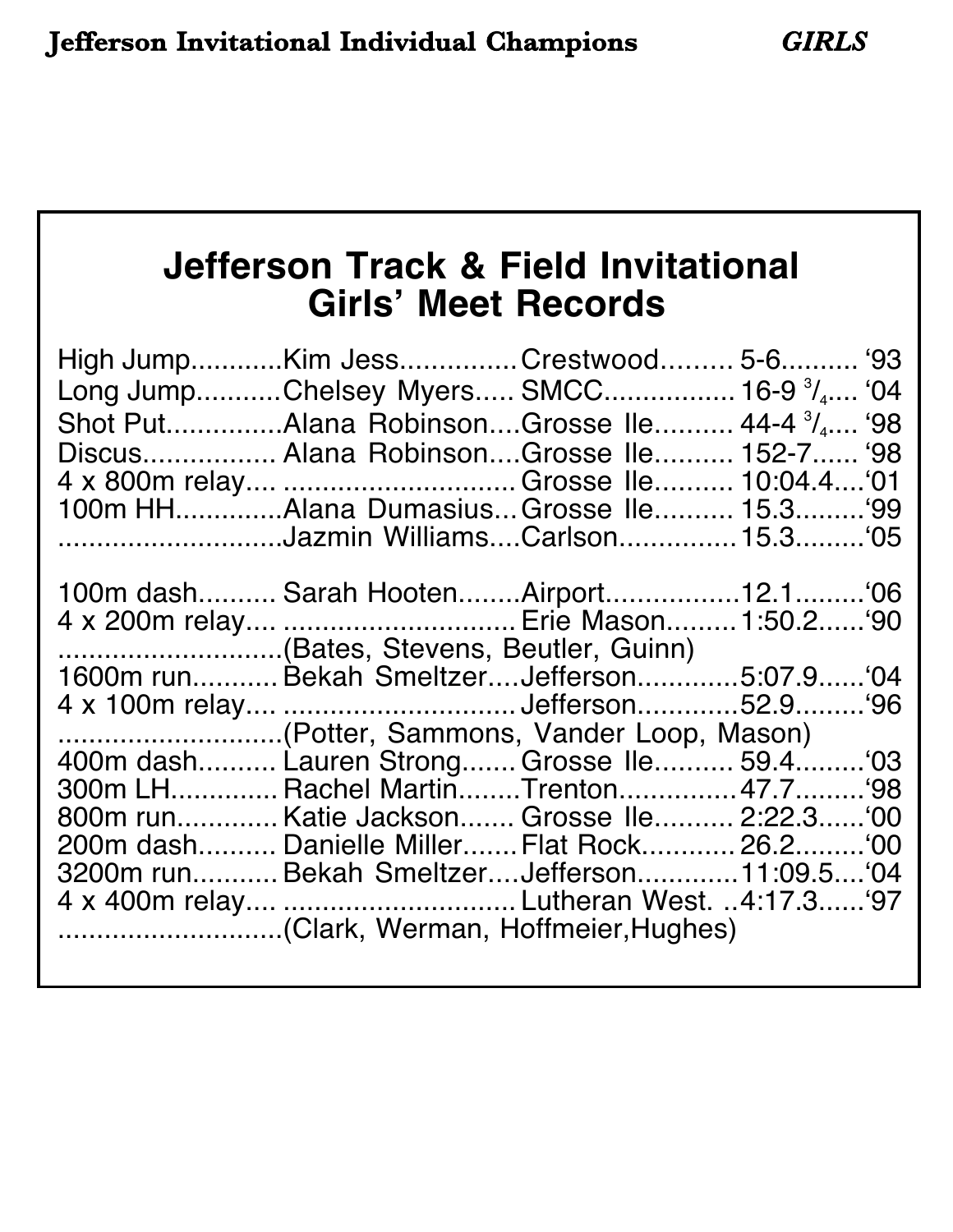# **• 2006 •**

|                                     | (Baron, Mills, Hoffman, Smeltzer)      |  |
|-------------------------------------|----------------------------------------|--|
| Long JumpM. PolceNBH 15'9"          |                                        |  |
| 100m H H S. Harmon EM 16.3          |                                        |  |
| Shot PutM. Grandy Wyan37-3"         |                                        |  |
| High JumpE. BalogTre4' 10"          |                                        |  |
| 100m DashS. HootenAir12.1*          |                                        |  |
|                                     |                                        |  |
|                                     | (Vajen, Bullard, A. Hooten, S. Hooten) |  |
| DiscusH. EngleJeff 101-8"           |                                        |  |
| 1600m Run B. Smeltzer JEF 5:12.2    |                                        |  |
|                                     |                                        |  |
|                                     | (Vajen, Bullard, A. Hooten, S. Hooten) |  |
| 400m RunN. WebbWH 62.4              |                                        |  |
| 300m Hurdles K. Bartoloni Sgate51.0 |                                        |  |
| 800m RunS. Mills JEF 2:33.0         |                                        |  |
| 200m RunS. Hooten Airp 26.7         |                                        |  |
| 3200m Run B. Smeltzer JEF 11:38.3   |                                        |  |
|                                     |                                        |  |
|                                     | (Holden, Bellino, Savage, Cousino)     |  |
|                                     |                                        |  |

# **• 2005 •**

| 4 x 800m RelayJefferson10:07.3                    |  |
|---------------------------------------------------|--|
| (Al. Hoffman, An. Hoffman, R. Baron, B. Smeltzer) |  |
| Long JumpC. AniolJEF 15'8"                        |  |
| 100m H H J. WilliamsCar 15.3*                     |  |
| Shot PutJ. StasaAir35'10 1/2"                     |  |
| High JumpC. HoldenSMCC5' 2"                       |  |
| 100m DashJ. NevilleDC 12.7                        |  |
| 4x200 RelayDivine Child  1:52.0                   |  |
| DiscusJ. Stasa Air 116' 2"                        |  |
| 1600m Run Al. HoffmanJEF5:15.1                    |  |
|                                                   |  |
| (I. Couturier, T. Williams, C. Aniol, M. Jackson) |  |
| 400m RunM. laquaniello DC61.4                     |  |
| 300m Hurdles J. WilliamsCar 48.9                  |  |
| 800m RunAl. HoffmanJEF2:27.8                      |  |
| 200m RunJ. NevilleDC27.3                          |  |
| 3200m Run Al. HoffmanJEF11:43.7                   |  |
|                                                   |  |
|                                                   |  |



| 4 x 800m Relay. Divine Child 10:08.8                    |  |
|---------------------------------------------------------|--|
| (L. Veldhuis, M. laquaniello, C. Darnell, K. Okonowski) |  |
| Long JumpC. Myers SMCC 16'9 3/4"*                       |  |
| 100m H H C. AniolJEF 16.8                               |  |
| Shot PutV. CheathamSMCC36'7"                            |  |
| High JumpR. BurkeHur5' 2"                               |  |
| 100m DashS. Hooten Air12.7                              |  |
| 4x200 Relay Divine Child  1:52.7                        |  |
| (C. Pecci, J. Neville, S. Leirstein, L. Prusinowski)    |  |
| DiscusV. Cheatham SMCC119' 2"                           |  |
| 1600m Run B. Smeltzer JEF 5:07.9*                       |  |
| 4x100m RelayLutheran Westland 53.4                      |  |
| (C. Pecci, J. Neville, S. Leirstein, L. Prusinowski)    |  |
| 400m RunS. WolfWood 62.0                                |  |
| 300m Hurdles L. VeldhuisDC 49.0                         |  |
| 800m RunL. Groat Wood2:25.0                             |  |
| 200m RunS. Hooten Air26.5                               |  |
| 3200m Run B. Smeltzer JEF 11:09.5*                      |  |
| 4x400m RelayWoodhaven4:19.0                             |  |
| (C. Ritter, D. Monday, L. Groat, S. Wolf)               |  |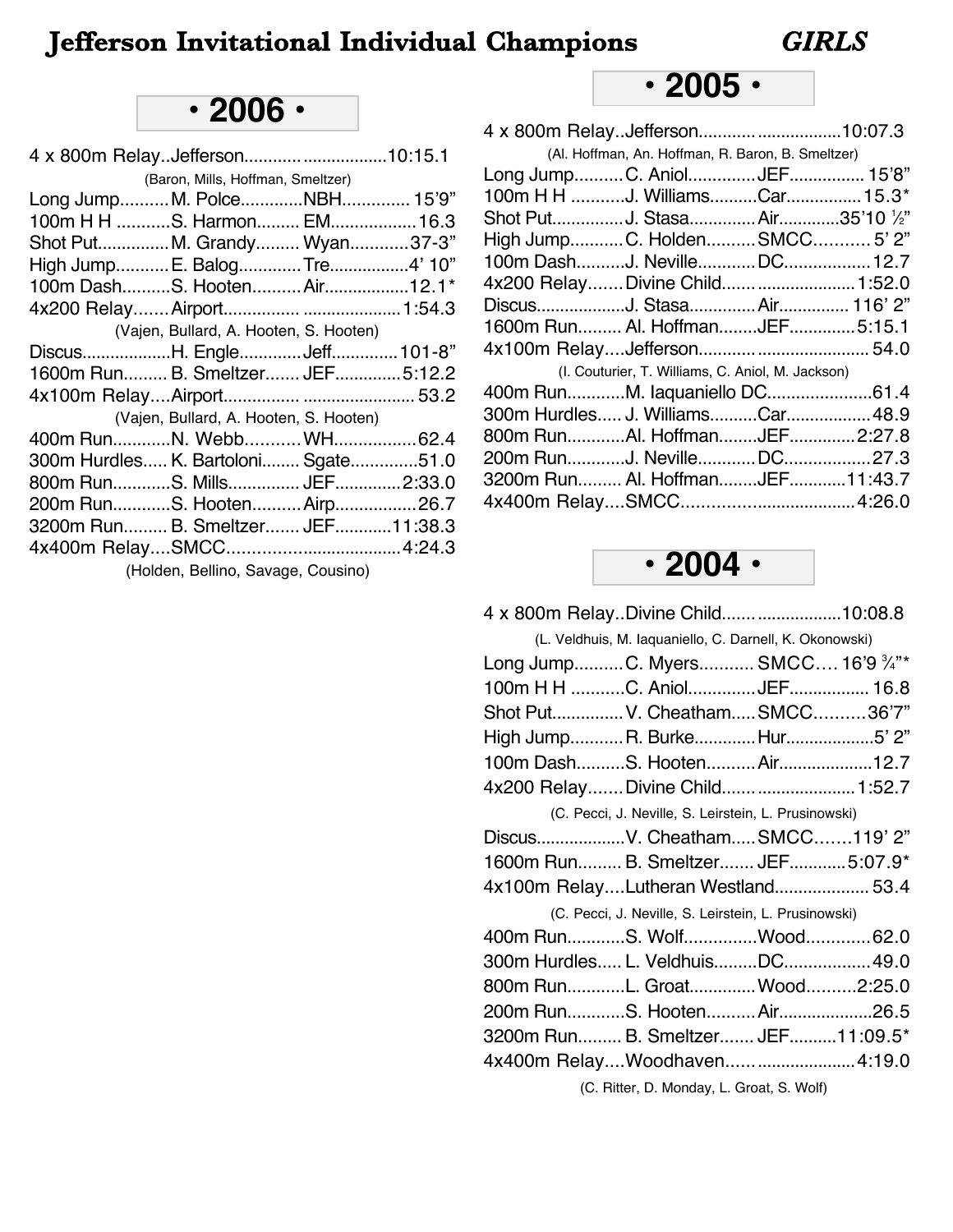## **• 2001 •**

| 4 x 800m RelayGrosse Ile10:04.1*  |                                        |  |
|-----------------------------------|----------------------------------------|--|
|                                   | (B. Jackson, Carp, Steinke, K Jackson) |  |
| Long JumpK. AbramczykLW 15'2 3/4" |                                        |  |
| 100m H H H. Case Wood 17.8        |                                        |  |
| Shot PutT. KennedyWood37'1"       |                                        |  |
| High JumpK. AbramczykLW5' 4"      |                                        |  |
| 100m DashL. Strong Gl 13.0        |                                        |  |
| 4x200 Relay Grosse Ile 1:52.9     |                                        |  |
| DiscusT. KennedyWood121'7"        |                                        |  |
| 1600m Run C. Smeltzer JEF 5:24.8  |                                        |  |
| 4x100m RelayLutheran Westland     |                                        |  |
|                                   | 54.6                                   |  |
|                                   |                                        |  |
| 300m Hurdles M. Bozenski GR 47.8  |                                        |  |
| 800m RunK. JacksonGl2:24.1        |                                        |  |
| 200m RunL. StrongGl26.7           |                                        |  |
| 3200m Run C. SmeltzerJEF 11:30    |                                        |  |
| 4x400m RelayGrosse Ile4:23.2      |                                        |  |
|                                   |                                        |  |

### **• 2000 •**

| 4 x 800m Relay. Grosse Ile10:13.8 |  |
|-----------------------------------|--|
| Long JumpD. MillerFR 16'5"        |  |
| 100m H H A. RolfLW17.8            |  |
| Shot PutN. Kubesh WH 38'6 1/2"    |  |
| High JumpK. JacksonGl 5' 0"       |  |
| 100m DashD. MillerFR 12.9         |  |
| 4x200 Relay Grosse Ile 1:54.0     |  |
| DiscusT. KennedyWH115'8"          |  |
| 1600m Run C. SmetIzer JEF 5:27.5  |  |
|                                   |  |
| 400m RunC. Manning SGA 63.6       |  |
| 300m Hurdles J. Smith APT 49.7    |  |
| 800m RunK. JacksonGl2:22.3        |  |
| 200m RunD. MillerFR26.2*          |  |
| 3200m Run A. VenierJEF 11:36      |  |
| 4x400m RelayGrosse Ile 4:22.3     |  |
|                                   |  |

# **• 2003 •**

| 4 x 800m RelayJefferson10:25.3   |                                                  |  |
|----------------------------------|--------------------------------------------------|--|
|                                  | (Al. Hoffman, M. Meer, C. Mather, B. Seres)      |  |
| Long JumpC. Myers SMCC 15'7 1/2" |                                                  |  |
| 100m H H J. Pawlaczyk BCC 16.5   |                                                  |  |
| Shot Put V. Cheatham SMCC34'4"   |                                                  |  |
| High Jump E. BalogTre4' 11"      |                                                  |  |
| 100m DashL. StrongGl 12.5*       |                                                  |  |
| 4x200 Relay Riverview  1:53.8    |                                                  |  |
|                                  | (T. Kowalski, A. Lokuta, S. Garrison, J. Watson) |  |
| DiscusV. CheathamSMCC96'8"       |                                                  |  |
| 1600m Run A. HallSMCC5:26.6      |                                                  |  |
| 4x100m RelayWoodhaven 54.7       |                                                  |  |
|                                  | (C. Ritter, I. Reynolds, J. Cranford, C. Ritter) |  |
| 400m RunL. StrongGl59.4*         |                                                  |  |
| 300m Hurdles J. Watson Riv 49.9  |                                                  |  |
| 800m RunA. HallSMCC2:28.7        |                                                  |  |
| 200m RunL. StrongGl26.5          |                                                  |  |
| 3200m Run A. HallSMCC 12:11.3    |                                                  |  |
| 4x400m RelayGrosse Ile 4:24.4    |                                                  |  |
|                                  |                                                  |  |

**• 2002 •**

| 4 x 800m RelayGrosse Ile10:06.5  |                                               |  |
|----------------------------------|-----------------------------------------------|--|
|                                  | (B. Jackson, J. Carp, L. Steinke, K Jackson)  |  |
| Long JumpC. Myers SMCC 15'1 1/2" |                                               |  |
| 100m H H J. Hurst EM 16.5        |                                               |  |
| Shot Put A. Misisian Wood32'8"   |                                               |  |
| High JumpK. Abramczyk LW5' 2"    |                                               |  |
| 100m DashL. Strong Gl 12.7       |                                               |  |
|                                  |                                               |  |
|                                  | (K. Atwater, K. Atwater, C. Parron, C. Myers) |  |
| DiscusL. SteinkeGl93' 10"        |                                               |  |
| 1600m Run K. JacksonGl5:26.1     |                                               |  |
|                                  |                                               |  |
|                                  | (Shaw, E. Baldwin, S. Roush, J. Williams)     |  |
|                                  |                                               |  |
| 300m Hurdles J. Hurst EM 48.6    |                                               |  |
| 800m RunA. HallSMCC2:30.3        |                                               |  |
|                                  |                                               |  |
| 3200m Run J. Carp Gl 12:15.9     |                                               |  |
| 4x400m RelayGrosse Ile 4:20.9    |                                               |  |
|                                  |                                               |  |

(B. Jackson, J. Carp, L. Strong, K Jackson)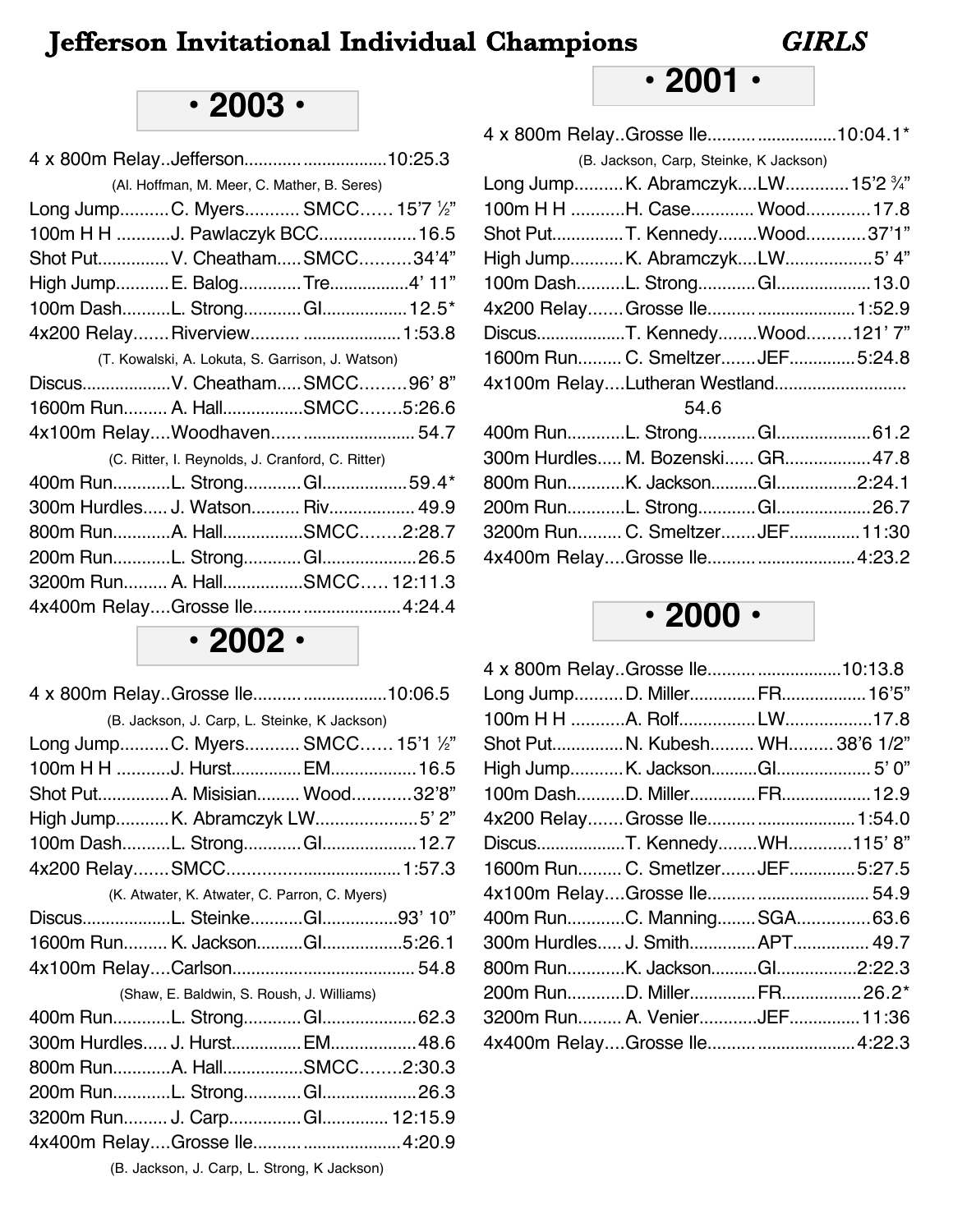## **• 1999 •**

4 x 800m Relay..Trenton.................................10:36.9

| (Kraft, Kandace, Dolan, Lyson)       |  |
|--------------------------------------|--|
| Long JumpD. MillerFR 15'5"           |  |
| 100m H H A. Dumasius Gl 15.3*        |  |
| Shot PutN. Kubesh WH34'7"            |  |
| High JumpK. MartinWH 5' 2"           |  |
| 100m DashE. Kowalski RIV 13.4        |  |
| 4x200 RelayGrosse Ile 1:50.5         |  |
|                                      |  |
| DiscusN. Kubesh WH109'8"             |  |
| 1600m Run C. SmetIzer JEF 5:37.1     |  |
|                                      |  |
| (Baldwin, Anderson, Bolda, Raspoury) |  |
| 400m RunT. KeysaerSGA1:02.2          |  |
| 300m Hurdles A. Dumasius Gl 49.6     |  |
| 800m RunV. LuqueEM2:28.9             |  |
| 200m RunD. MillerFR26.9              |  |
| 3200m Run A. VenierJEF11:53.9        |  |
| 4x400m RelayGrosse Ile4:23.9         |  |
|                                      |  |

(Jackson,Smith,Jackson,Kuster)

### **• 1998 •**

| 4 x 800m RelayJefferson10:35.0           |  |  |
|------------------------------------------|--|--|
|                                          |  |  |
| Long JumpM. SchultzGl 15-31/4            |  |  |
| 100m H H A. Dumasius Gl 15.7             |  |  |
| Shot PutA. RobinsonGl 44' 4 3/4"*        |  |  |
| High JumpB. HoffmeierLW4' 10"            |  |  |
| 100m DashR. MartinTRE 12.5*              |  |  |
| 4x200 Relay Grosse Ile 1:50.5            |  |  |
| DiscusA. RobinsonGl152' 7"*              |  |  |
| 1600m Run J. Welch JEF 5:50.4            |  |  |
|                                          |  |  |
| 400m RunT. KeysaerSA61.80                |  |  |
| 300m Hurdles R. MartinTRE 47.7*          |  |  |
| 800m RunJ. WelchJEF2:32.7                |  |  |
| 200m RunN. Martin WH26.5                 |  |  |
| 3200m Run A. VenierJEF12:17.8            |  |  |
| 4x400m Relay  SouthGate Anderson  4:22.9 |  |  |
|                                          |  |  |

## **• 1997 •**

| 4 x 800m Relay. Grosse Ile10:19.8      |                                            |  |
|----------------------------------------|--------------------------------------------|--|
|                                        | (Stevenson, Hoffman, Noyce, Kill)          |  |
| Long JumpN MartinW 16'9"               |                                            |  |
| 100m H H RudolphFR 16.8                |                                            |  |
| Shot Put A Robinson Gl 40' 8"          |                                            |  |
| High Jump VanHouen EM 5' 2"            |                                            |  |
| 100m DashR MartinTRE 12.7              |                                            |  |
| 4x200 RelayLutheran Westland 1:50.5    |                                            |  |
|                                        | (A Clark, L Clark, R Hoffmeier, H Hughes)  |  |
| DiscusA Robinson Gl150' 4"             |                                            |  |
| 1600m Run WermanLW 5:28.7              |                                            |  |
|                                        |                                            |  |
|                                        | (S Coleman, A Dumasius, K York, B Kulberg) |  |
| 400m RunClark LW 1:02.0                |                                            |  |
| 300m Hurdles Rudolph FR 49.1           |                                            |  |
| 800m RunLammersCAR2:28.4               |                                            |  |
| 200m RunKulberg, B Gl26.6              |                                            |  |
| 3200m Run Werman LW 12:11.0            |                                            |  |
| 4x400m RelayLutheran Westland  4:17.3* |                                            |  |
|                                        | (I. Clark, I Werman B Hoffmeier H Hughes)  |  |

(L Clark,J Werman,R Hoffmeier,H Hughes)

#### **• 1996 •**

|                                 | 3200m Relay Grosse Ile10:31.0        |  |
|---------------------------------|--------------------------------------|--|
|                                 | (Kill, Hill, Noyce, Fielder)         |  |
|                                 |                                      |  |
|                                 |                                      |  |
| 4 x 200m RelayGrosse Ile 1:51.6 |                                      |  |
|                                 | (Strong, Coleman, Kulberg, Fielder)  |  |
| DiscusRobinsonGl 141'10"        |                                      |  |
| Long JumpMasonJEF 15'1"         |                                      |  |
| Shot Put Robinson Gl37'5"       |                                      |  |
| 1600m Run LammersCAR5:27.9      |                                      |  |
|                                 |                                      |  |
|                                 |                                      |  |
|                                 | (Potter, Sammons, VanderLoop, Mason) |  |
| 400m DashFielder Gl1:04.1       |                                      |  |
| 300m Hurdles Morris HUR 51.0    |                                      |  |
| High Jump Vanhoven EM 5'2"      |                                      |  |
| 200m DashMartinTRE 28.2         |                                      |  |
| 800m RunLammersCAR2:27.1        |                                      |  |
| 3200m Run WermanLW 12:35.2      |                                      |  |
| 4 x 400m RelayGrosse Ile 4:22.4 |                                      |  |

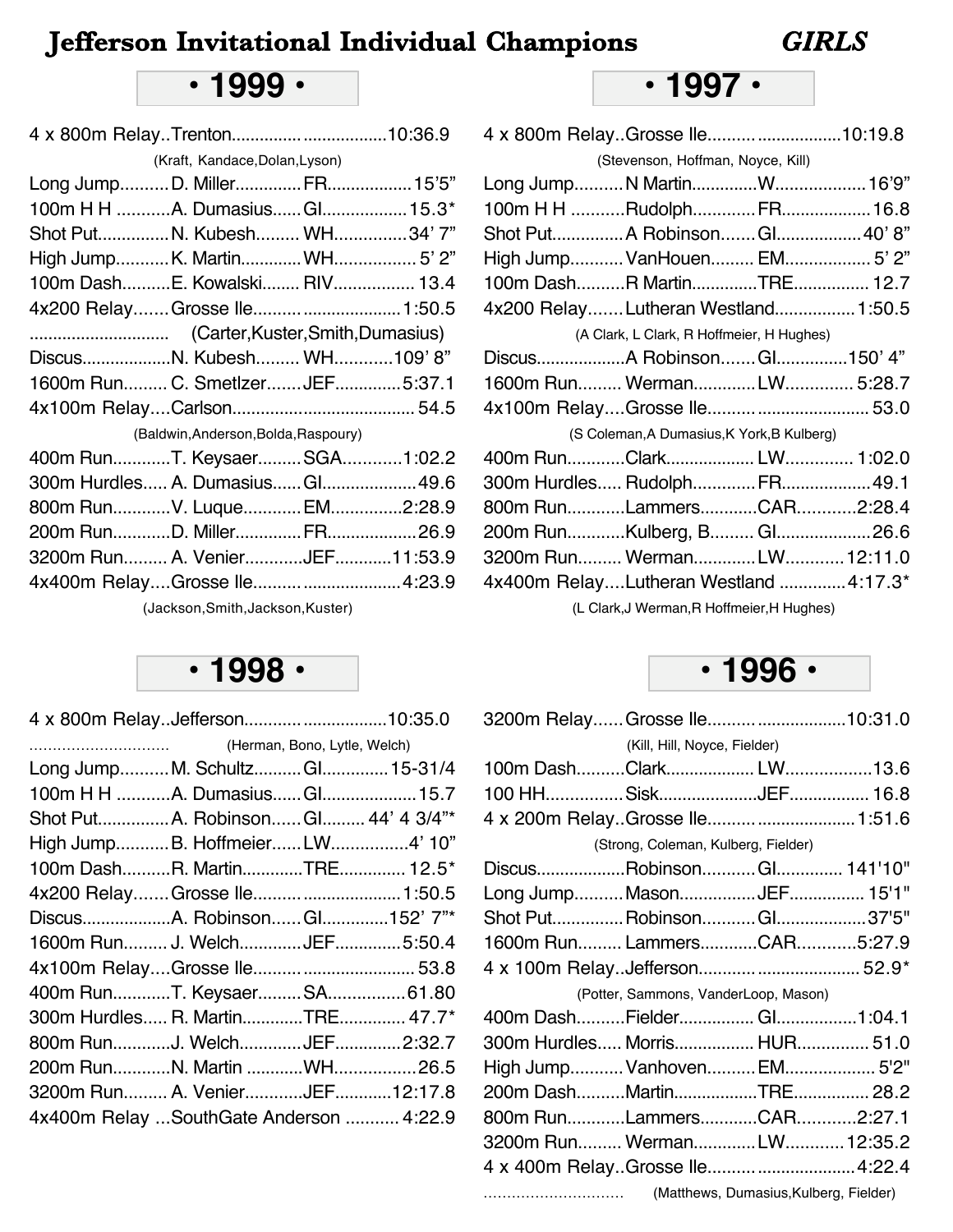# **• 1995 •**

|  | 3200m RelayGrosse Ile10:29.7<br>Long JumpC. MasonJEFF 14-10 <sup>1</sup> / <sub>2</sub><br>Discus A. Robinson Gl130' 6"<br>Shot Put A. Robinson Gl34'7"<br>4 x 200m RelayGrosse Ile 1:51.3<br>1600m Run LammersCAR5:40.0<br>400m Run Whitehead I 62.5<br>High Jump SisungSMCC 5' 2"<br>800m RunLammersCAR2:26.6<br>3200m Run KorowinTRE12:43.1<br>4 x 400 Relay Grosse Ile 4:22.1 |
|--|-----------------------------------------------------------------------------------------------------------------------------------------------------------------------------------------------------------------------------------------------------------------------------------------------------------------------------------------------------------------------------------|

# **• 1994 •**

| 3200m Relay Grosse Ile10:42.1                |  |
|----------------------------------------------|--|
| (A Swiney, K Kemp, M Fielder, C Synowiec)    |  |
| High JumpK Sisung SMCC 5' 4"                 |  |
| 100m DashD SemmelSMCC13.8                    |  |
| 100 High Hurdles M Dobija GI                 |  |
| 17.6                                         |  |
| 4 x 200m RelayWoodhaven 1:52.6               |  |
|                                              |  |
| DiscusD GautzEM106'7"                        |  |
| Long JumpChristianseRIV14' 9 1/2"            |  |
| Shot PutD GautzEM35' 6"                      |  |
| 1600m Run J Welch JEF 5:46.2                 |  |
|                                              |  |
|                                              |  |
| Semmel)                                      |  |
| 400m RunS KulickRIV 1:02.5                   |  |
| 300 Low Hurdles A RodgersW50.4               |  |
| 800m RunJ GrzywaczW2:34.8                    |  |
| 200m DashS KulickRIV 27.5                    |  |
| 3200m Run H Frysinger Gl 12:26.3             |  |
| 4 x 400m RelayWoodhaven4:31.3                |  |
| (A Rogers, J Grzywacz, K Douglas, L Douglas) |  |

## **• 1993 •**

| 3200m Relay Grosse Ile10:24.2   |  |  |
|---------------------------------|--|--|
|                                 |  |  |
| DiscusR. Hoffman JEF94'3 1/2"   |  |  |
| Long JumpC. FreelGl 15'9 1/2"   |  |  |
| High JumpJessCRE5'6"*           |  |  |
| Shot Put Allen CAR31'9"         |  |  |
| 100m DashD. Semmel SMCC 13.8    |  |  |
|                                 |  |  |
| 4 x 200m RelayGrosse Ile 1:56.3 |  |  |
|                                 |  |  |
| 1600m Run J WelchSMCC5:38.5     |  |  |
|                                 |  |  |
|                                 |  |  |
|                                 |  |  |
| 400m RunKulickRIV 1:00.9        |  |  |
|                                 |  |  |
| 800m RunReimannGl2:32.7         |  |  |
|                                 |  |  |
| 3200m Run A WelchSMCC 12:13.5   |  |  |
|                                 |  |  |

#### **• 1992 •**

| 3200m Relay Grosse Ile10:12.6                  |  |
|------------------------------------------------|--|
| (K. Reimann, K. Grasso, L. Swick, C. Paisley)  |  |
| 100m DashShelby Adams. TRE 13.6                |  |
| 100m Hurdles D Bentley TRE 16.3                |  |
| 4 x 200m Relay. Erie Mason  1:54.7             |  |
| (S. Bates, S. Markowski, K. Cinglie, H. Guinn) |  |
|                                                |  |
| DiscusS AlterAND106-7                          |  |
| Long Jump Phila Bullard CAR15-0                |  |
| Shot PutJennifer Warner. ANN 33-8 3/4          |  |
| 1600m Run Christa Paisley Gl5:34.5             |  |
| 4 x 100m RelayWoodhaven 55.1                   |  |
| 400m RunPhilania BullardCAR1:02.7              |  |
| 300 Hurdles Ann HollandNBH 52.6                |  |
| 800m RunJill MyrandW2:34.4                     |  |
| 200m RunHeather Guinn EM 28.6                  |  |
| 3200m Run Ann Welch SMCC 12:09.2               |  |
| 4 x 400m RelayWoodhaven4:26.4                  |  |
|                                                |  |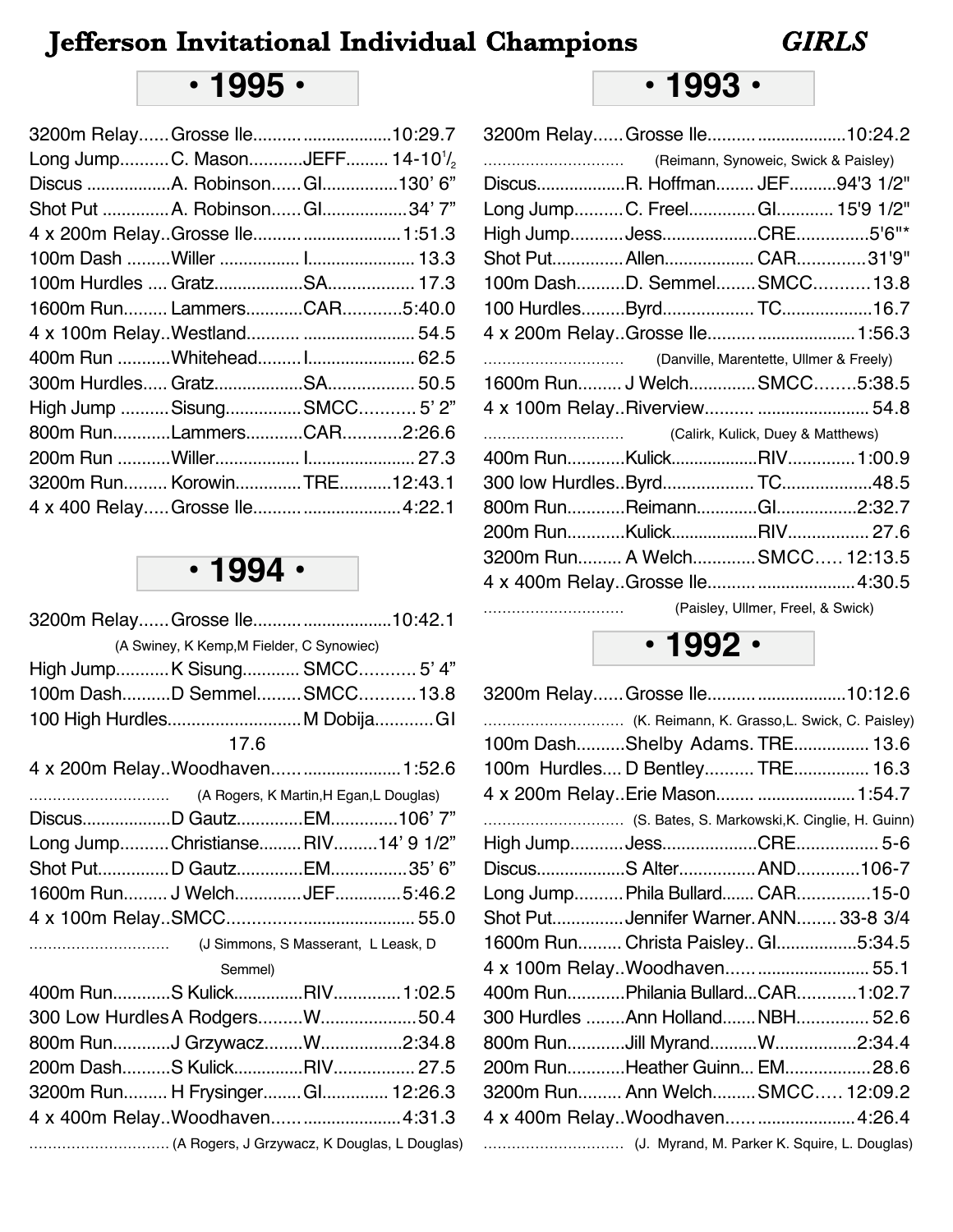# **• 1991 •**

| High JumpKim JessCrestwood5-4                |  |  |
|----------------------------------------------|--|--|
| Long JumpStacey Skaisgir. Grosse Ile16-4 1/4 |  |  |
| Shot PutMarcy HallHuron34-10 1/2             |  |  |
| DiscusMarcy Hall Huron93-7                   |  |  |
| 4 x 800m relayGrosse lle10:19.3              |  |  |
| 100m hurdles Lisa Riley Grosse Ile 16.8      |  |  |
| 100 meter dashKetura Kulberg Grosse Ile 13.0 |  |  |
|                                              |  |  |
| 1600 meter runAnn WelchHuron5:27.8           |  |  |
|                                              |  |  |
| 400 meter dashBallard Carlson1:02.4          |  |  |
| 300m hurdles Debbie Jess Crestwood48.3       |  |  |
| 800 meter run Jill MyrandWoodhaven2:31.9     |  |  |
| 200 meter dashKetura Kulberg Grosse Ile 27.1 |  |  |
| 3200 meter runAnn Welch Huron 11:53.4        |  |  |
|                                              |  |  |

# **• 1990 •**

|  | Shot PutM HallHUR 35'8"<br>High JumpH Guinn EM 5'0"<br>DiscusM HallHUR 104'3"<br>Long JumpJ Hughes HUR16'2 1/2<br>3200 Relay Grosse Ile10:16.5<br>100m DashK. KulbergGl 13.4<br>800m Relay Erie Mason  1:50.2*<br>1600m Run A.WelchHUR5:48.6<br>400m Relay Erie Mason  53.8<br>400m RunL. Beutler EM59.5<br>330m Hurdles Bowman AP49.4<br>800m RunWeise Gl2:31.2<br>200m DashK. KulbergGl27.3<br>3200m Run J. MyrandWood 12:28.4<br>1600M RelayGrosse Ile 4:21.2<br>(S Skaisgir, Reimann, Swick, Weise) |
|--|---------------------------------------------------------------------------------------------------------------------------------------------------------------------------------------------------------------------------------------------------------------------------------------------------------------------------------------------------------------------------------------------------------------------------------------------------------------------------------------------------------|

## **• 1989 •**

|  | High JumpC. JonesFlat Rock5-2                                    |
|--|------------------------------------------------------------------|
|  | Long JumpA. KrzeminskiFlat Rock15-11 <sup>1</sup> / <sub>4</sub> |
|  | Shot PutM. HallNB Huron31-5                                      |
|  | DiscusR. Syer NB Huron96-1                                       |
|  | 4 x 800m relay NB Huron. 10:20.9                                 |
|  |                                                                  |
|  | 100m HHKulickRiverview17.5                                       |
|  | 100m dash K. KulbergGrosse Ile 13.6                              |
|  | 4 x 200m relay Erie Mason. 1:53.8                                |
|  |                                                                  |
|  | 1600m run Turnbull Woodhaven5:50.3                               |
|  | 4 x 100m relayGrosse Ile 54.7                                    |
|  |                                                                  |
|  | 400m dash L. Beutler Erie Mason. 1:02.9                          |
|  | 300m Hurdles Kulick Riverview48.1                                |
|  | 800m runNagy NB Huron2:28.7                                      |
|  | 200m dash Krzymenski Flat Rock28.2                               |
|  | 3200m run J. Myrand Wood12:01.5                                  |
|  | 4 x 400m relayNB Huron4:24.2                                     |
|  |                                                                  |

(Mink, Glasgow, Wendel, Nagy)

### **• 1988 •**

|  | High JumpC. JonesFlat Rock5-4       |
|--|-------------------------------------|
|  | Long JumpGreen Erie Mason16-4 1/4   |
|  | Shot Put M. Hall NB Huron 32-3 1/2  |
|  | DiscusC. TomeyNB Huron94-4          |
|  | 4 x 800m relayNB Huron. 10:33.7     |
|  | 100m HHKulickRiverview16.6          |
|  | 100m dash D. ManorSMCC17.2          |
|  |                                     |
|  | 1600m run Burkhart Grosse Ile5:53.3 |
|  | 4 x 100m relayFlat Rock54.5         |
|  | 400m dash Nagy NB Huron1:02.9       |
|  | 300m Hurdles D. ManorSMCC49.5       |
|  | 800m runScalliciNB Huron2:37.5      |
|  | 200m dash Brancheau Jefferson 28.8  |
|  | 3200m run M. Roller Carlson 12:53   |
|  | 4 x 400m relayFlat Rock 4:28.7      |